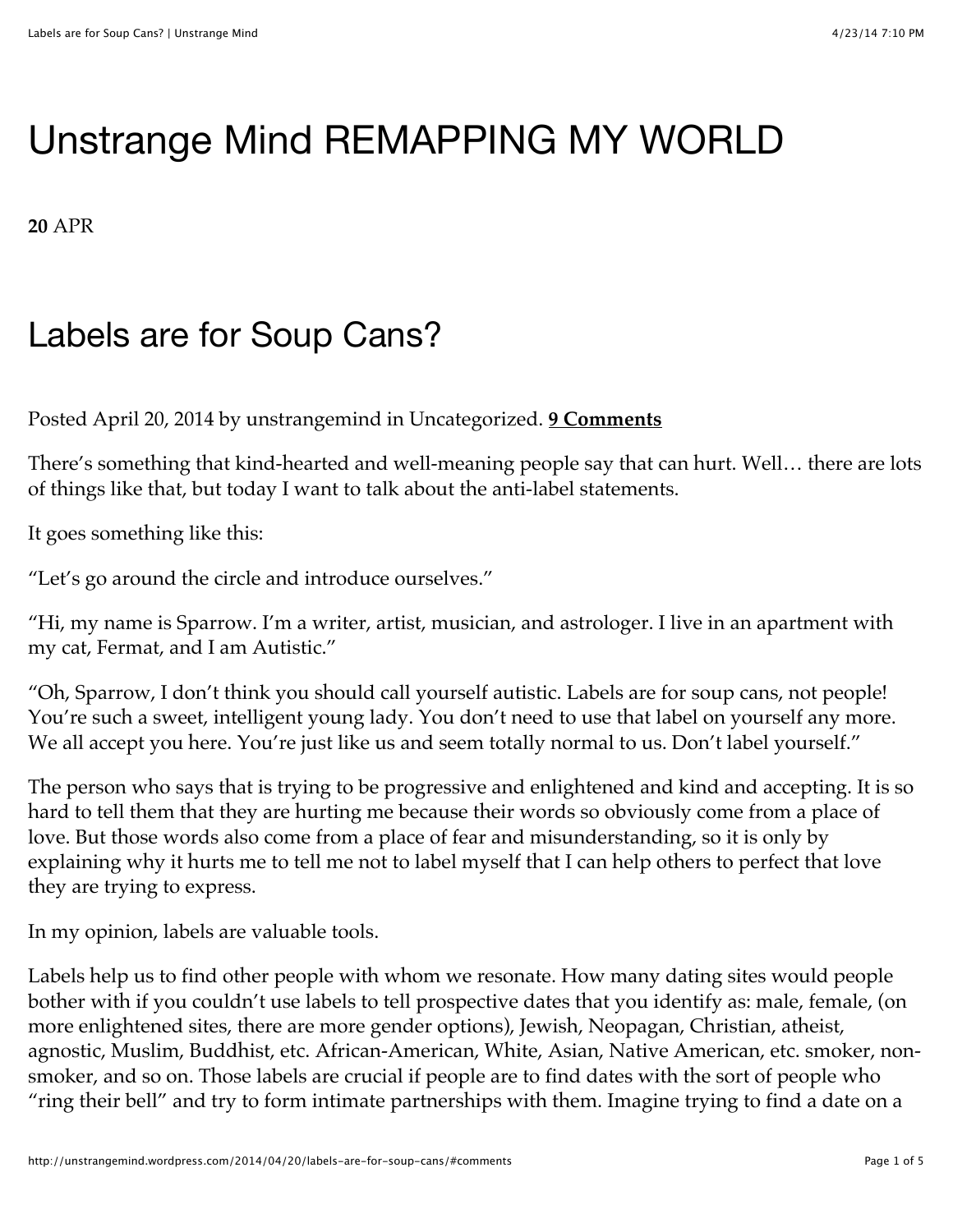

[\(http://unstrangemind.files.wordpress.com/2014/04/autistic-soup.jpg\)](http://unstrangemind.files.wordpress.com/2014/04/autistic-soup.jpg) image: a bowl of alphabet soup with the word "Autistic" floating in it.

site where all the people were just randomly jumbled together.

Labels help us to find groups with which we click. I wouldn't be studying Morse code right now if I weren't able to label myself as a ham operator and find other people who also call themselves hams. I would have missed out on a lot of great friendships if people from the Rainbow Family refused to use labels and didn't call themselves Rainbows. People use labels all the time when they are seeking groups with which to associate.

Labels help us to understand ourselves better. Yes, they are a sort of heuristic — a short-hand and reductionist way to identify things that doesn't encapsulate the entirety of who and what a person is — but they are so useful. A woman who notices her stomach getting bigger and bigger is comforted by remembering that she is pregnant. Pregnant is a label. When I get frustrated that I have to slowly reason out people's words and actions and cannot interpret them immediately and on-the-fly, it comforts me to remember that I am Autistic. Autistic is a label.

We've all heard someone say — either joking or seriously — "that's because I'm a man," or "I feel this way because I am transitioning," or "that's because I'm a woman," or "it's because I'm still a kid," or "come on, I'm a grown-up!" or any variety of these. Man, trans, woman, kid, grown-up – all labels. And all useful.

Abandoning labels is well-intentioned — it tries to seek to avoid harming others. But it can cause more harm than good. I view the drive to abandon labels as a close relative to person-first language. Both seek to assert one's humanity in the face of something considered dehumanizingly horrible. We